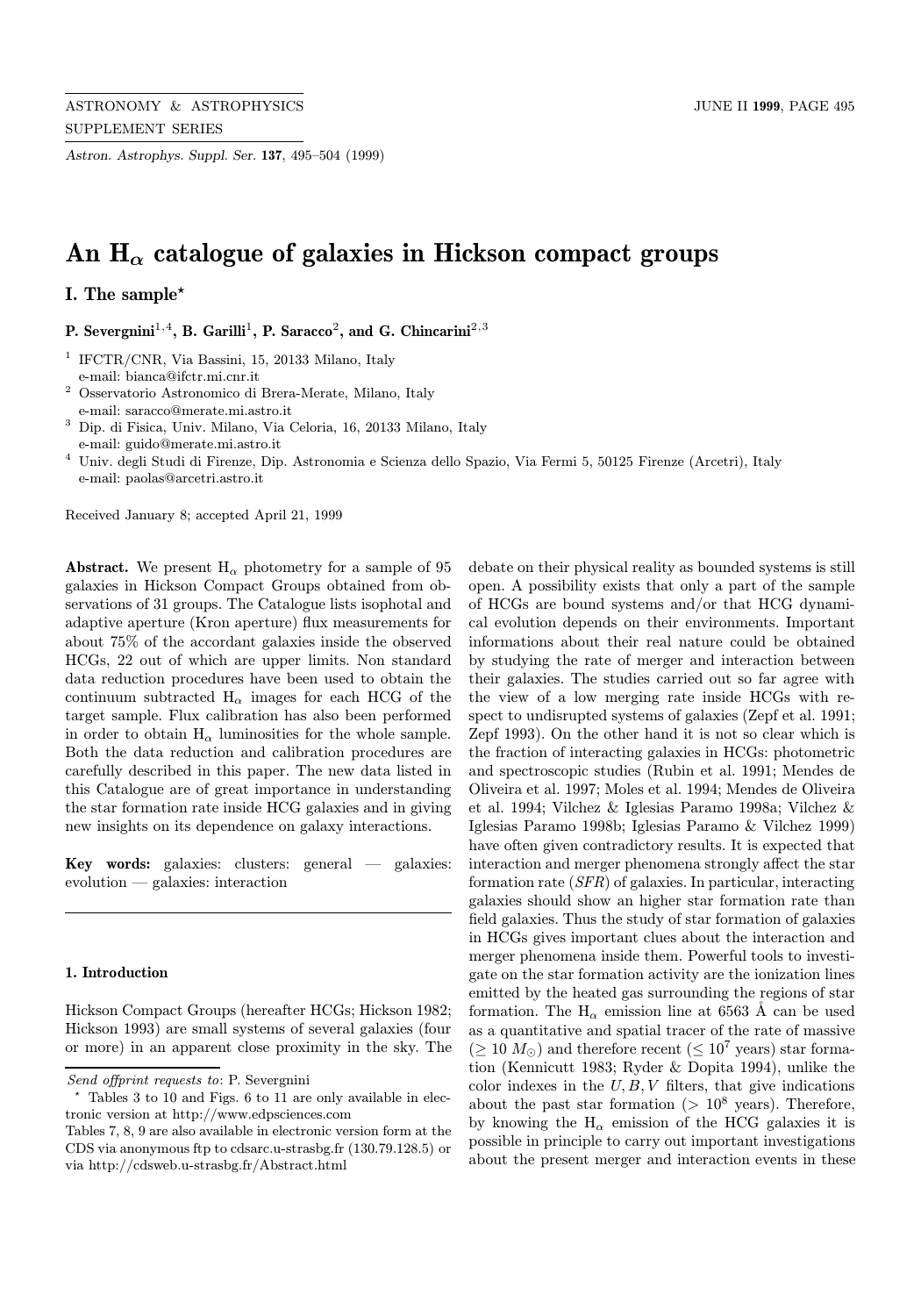Table 1. Observed Hickson Compact Groups (Hickson et al. 1992): HCG number, right ascension and declination (1950), number of accordant galaxies, velocity dispersion and mean redshift of group

| <b>HCG</b>     | R.A.          | Dec.       | $\mathrm{N}^\circ$ | $\sigma_v$        | $\boldsymbol{z}$ |  |
|----------------|---------------|------------|--------------------|-------------------|------------------|--|
|                | (1950)        | (1950)     |                    | $\rm (km~s^{-1})$ |                  |  |
| $\overline{2}$ | 0 28 48.97    | 8 10 19.3  | 3                  | 54.9              | 0.0144           |  |
| 15             | 2 5 2.95      | 1 54 58    | 6                  | 426.6             | 0.0228           |  |
| 33             | 5753.69       | 17 57 51   | $\overline{4}$     | 154.9             | 0.026            |  |
| 34             | 5 19 6.72     | 6 38 5.7   | 4                  | 316.2             | 0.0307           |  |
| 35             | 8 41 56.87    | 44 42 16.4 | $\boldsymbol{6}$   | 316.2             | 0.0542           |  |
| 37             | 10 35.78<br>9 | 30 12 58   | $\overline{5}$     | 398.1             | 0.0223           |  |
| 38             | 9 24 58.06    | 12 29 58.4 | 3                  | 12.9              | 0.0292           |  |
| 43             | 10 8 39.7     | 0 11 32.7  | 5                  | 223.9             | 0.033            |  |
| 45             | 10 15 46.72   | 59 21 27.8 | 3                  | 182.0             | 0.0732           |  |
| 46             | 10 19 29.69   | 18 6 39.5  | $\overline{4}$     | 323.6             | 0.027            |  |
| 47             | 10 23 7.57    | 13 59 28.2 | $\overline{4}$     | 42.6              | 0.0317           |  |
| 49             | 10 53 19.24   | 67 26 54.2 | $\overline{4}$     | 33.9              | 0.0332           |  |
| 53             | 11 26 18.96   | 21 2 13.9  | 3                  | 81.3              | 0.0206           |  |
| 54             | 11 26 38.24   | 20 51 38.4 | $\overline{4}$     | 112.2             | 0.0049           |  |
| 56             | 11 29 53.51   | 53 13 16.5 | $\overline{5}$     | 169.8             | 0.027            |  |
| 59             | 11 45 53.12   | 12 59 51.3 | $\overline{4}$     | 190.5             | 0.0135           |  |
| 66             | 13 36 47.14   | 57 33 45.5 | $\overline{4}$     | 302               | 0.0699           |  |
| 68             | 13 51 29.15   | 40 33 26.9 | 5                  | 154.9             | 0.008            |  |
| 69             | 13 53 12.58   | 25 18 44   | $\overline{4}$     | 223.9             | 0.0294           |  |
| 70             | 14 1 54.07    | 33 34 13.7 | 4                  | 144.5             | 0.0636           |  |
| 71             | 14 8 45.02    | 25 44 4.1  | 3                  | 416.8             | 0.0301           |  |
| 72             | 14 45 36.94   | 19 16 2.6  | $\overline{4}$     | 263               | 0.0421           |  |
| 74             | 15 17 12.89   | 21 4 31.9  | $\overline{5}$     | 316.2             | 0.0399           |  |
| 75             | 15 19 19.7    | 21 21 45.3 | 6                  | 295.1             | 0.0416           |  |
| 76             | 15 29 14.96   | 7 29 20.1  | 7                  | 245.5             | 0.034            |  |
| 79             | 15 56 59.93   | 20 53 51   | $\overline{4}$     | 130.0             | 0.0145           |  |
| 81             | 16 15 54.25   | 12 54 57.6 | $\overline{4}$     | 177.8             | 0.0499           |  |
| 82             | 16 26 28.03   | 32 56 21   | 4                  | 616.6             | 0.0362           |  |
| 83             | 16 33 12.91   | 6 22 9.6   | 5                  | 457.1             | 0.0531           |  |
| 92             | 22 33 40.37   | 33 42 12.6 | $\overline{4}$     | 389.0             | 0.0215           |  |
| 96             | 23 25 28.19   | 8 29 55.4  | $\overline{4}$     | 131.8             | 0.0292           |  |

systems. Up to now, only Rubin et al. (1991) and more recently Vilchez & Iglesias Paramo (1998a) have collected significant samples of  $H_{\alpha}$  data on HCG galaxies. They published  $H_{\alpha}$  emission-line images respectively for 14 and 16 HCGs. While Vilchez & Iglesias Paramo (1998a) estimate the  $H_{\alpha}$  flux for each of the 63 galaxies of their sample, Rubin et al. do not use flux calibrated and they take into account a sample constituted by disk galaxies only.  $H_{\alpha}$  data for the galaxies of single groups have been also obtained by Valluri & Anupama (1996); Mendes de Oliveira et al. (1998) and Plana et al. (1998). Valluri & Anupama presented  $H_{\alpha}$  calibrated data for the galaxies of HCG62 and Mendes de Oliveira et al. and Plana et al. reported kinematic observations of  $H_{\alpha}$  emission respectively for four late-type galaxies of HCG16 and for two early-type galaxies and one disk system of HCG90.

With the aim to obtain quantitative information about the  $H_{\alpha}$  emission of HCG galaxies we have observed 31 HCGs in narrow-band interferometric filters deriving  $H_{\alpha}$  calibrated fluxes for 95 galaxies, 22 out of which are upper limits. In this paper we present the catalogue containing these  $H_{\alpha}$  data.

We first describe the sample and the observations in Sect. 2 and in Sect. 3. In Sect. 4 and Sect. 5 we present the data reduction and calibration procedures used. The Zero Point correction, Galactic and Internal extinction corrections applied to the fluxes are described in Sect. 6, while Sect. 7 contains the photometric error derivation. In Sect. 8 we present the  $H_{\alpha}$  Catalogue of Galaxies, while in Sect. 9 we derive the star formation rate for the whole sample. Finally we briefly discuss some of the observed groups in Sect. 10.

## 2. The sample

The 100 compact groups catalogue by Hickson (1982) has been revised by Hickson et al. (1989) and then by Hickson et al. (1992). By adding a radial velocity criterion Hickson et al. (1992) were able to reject probable non member galaxies. The resulting sample consists of 92 groups each containing three or more "accordant" members, which have radial velocities differing by no more than  $1000 \text{ km s}^{-1}$  from the median velocity of the group. Our sample has been drawn from this latest catalog.

In this paper, the result of the data reduction and calibration of  $H_{\alpha}$  CCD images are presented for 31 Hickson Compact Groups. The remaining 61 HCGs were not in our sample because the adequate  $H_{\alpha}$  interferometric filters were not available during the observations. This is the only criterion used to select the observed groups.

The redshift of observed groups is in the range  $0.005 <$  $z \leq 0.07$  (Hickson et al. 1992) and their distribution is shown in Fig. 1 (the width of each bin is 0.01).

Table 1 lists the observed HCGs as follows:

Column 1: Name of the groups according to Hickson's catalogue;

Column  $\mathcal{Z}$ : 1950 right ascension (R.A.) of the centroid of the member galaxies;

Column 3: 1950 declination (Dec.) of the centroid of the member galaxies;

Column 4: Number of accordant members of the group;

*Column 5*: Velocity dispersion of the group:  $\sigma_v$  (km s<sup>-1</sup>); Column 6: Mean Redshift of the group.

The sample is composed of 134 galaxies, 127 out of which have been observed. 52% of them are Ellipticals and Lenticulars and the remaining 48% are Spirals and Irregulars. For each observed galaxy we report in Table 2 the heliocentric radial velocity V in units of km  $s^{-1}$ , the total magnitude in the photografic band  $B_T$ , corrected for internal and galactic extinction and the Hubble type, as in Hickson 1993. Galaxies are named with the number of HCG plus letter of galaxy itself.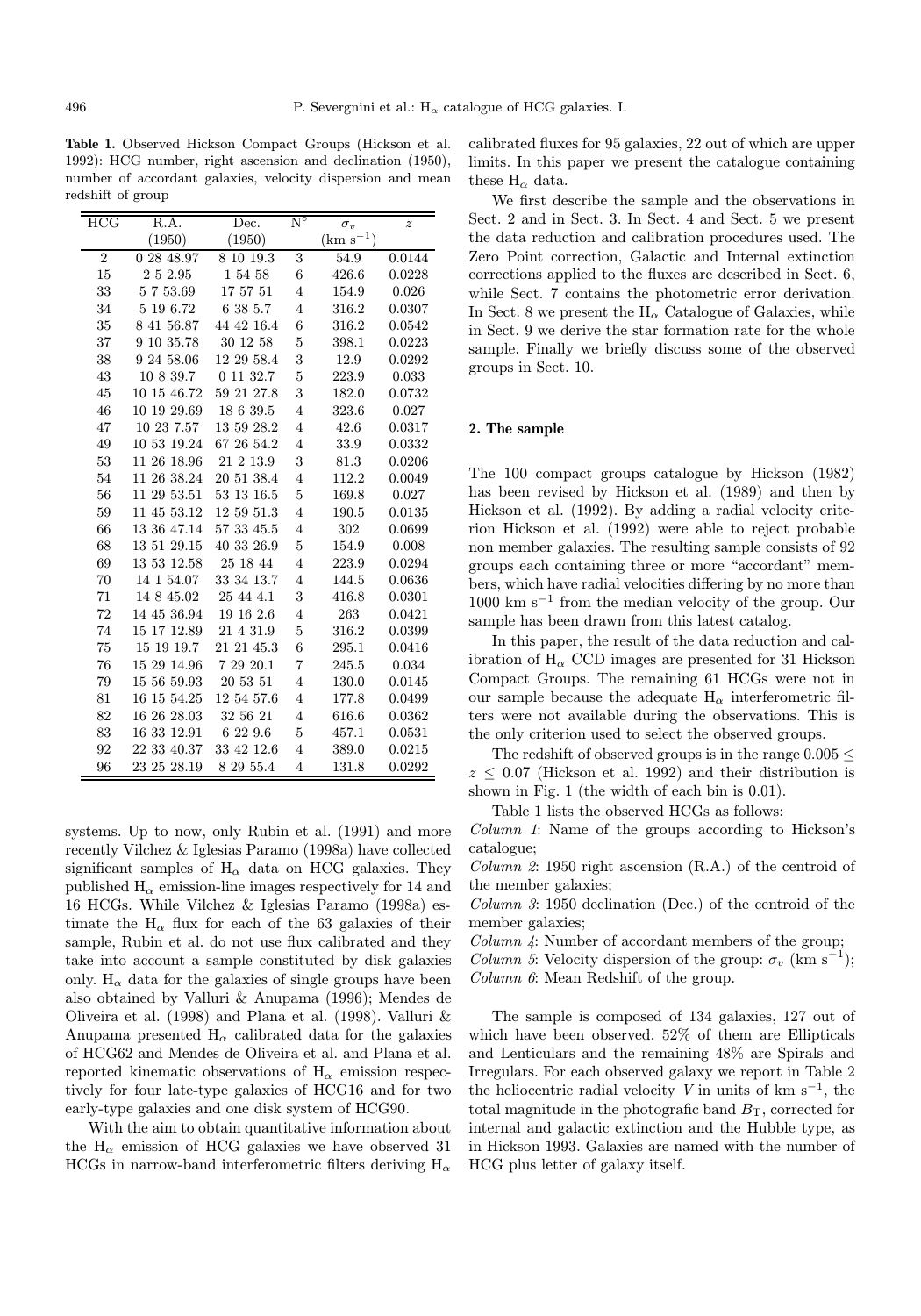

Fig. 1. Redshift distribution of the 31 observed groups

The distribution of the total  $B_T$  magnitude of the observed galaxies is shown in Fig. 2 (the width of each bin is 0.5 mag).

## 3. Observations

The CCD images of the HCG sample were obtained during three different observing runs (November 1995, April 1996 and February 1997).

Observations have been carried out at the 2.1 meter telescope (design Ritchey-Chretien) at the National Observatory of Mexico in S. Pedro Martir (SPM). The SPM Cassegrain focus (f/7.5) was coupled with a Tektronix CCD of  $1024 \times 1024$  pixels, each 24  $\mu$ m × 24  $\mu$ m. The telescope scale (13 arcsec/mm) and the pixel dimensions provide a pixel size of 0.3 arcsec/pix with a resulting field of view of  $5.12' \times 5.12'$ . The CCD gain is  $4 e^-/ADU$ .

During these three runs we observed 31 HCGs. All images were obtained with seeing conditions in the range 2−2.6 arcsec. For each HCG two CCD images were taken: the on image, by using a narrow-band interference filter ( $\rm H^{on}_{\alpha}$  *filter*) centered on the wavelength of the  $\rm H_{\alpha}$  line redshifted to the z of the galaxy (which isolates the  $H_{\alpha}$ emission-line and underlying continuum), and the *off im*age, by using another interference filter ( $H_{\alpha}^{\text{off}}$  filter) of similar bandwidth but centered on an adjacent region of the spectrum (isolating continuum light only). Table 3 describes the features of narrow band filters used in this work. In the third column the range of recession velocity



Fig. 2. Distribution of  $B_T$  magnitude of the 127 observed galaxies

that a galaxy should have to give out its  $H_{\alpha}$  line through the interferential filter is shown.

In order to calibrate our data, we have observed some spectrophotometric stars, equally spaced in time during each night, from the list of Massey & Strobel (1988). Table 4 lists the standards used. The spectrophotometric standards were observed in the same  $H_{\alpha}$  narrowband interference filters used to observe Hickson Compact Groups.

The flux from  $[N_{\text{II}}]$  emission lines ( $\lambda = 6548$  Å and  $\lambda =$  $6584 \text{ Å}$ ) is included in the on observations. Therefore the flux and luminosity here estimated refer to the sum of  $H_{\alpha}$ and  $[N_{\text{II}}]$  emission lines and not only to  $H_{\alpha}$ . Nevertheless through this paper we refer for simplicity to them as  $f_{\rm H_{\alpha}}$ and  $L_{\rm H_{\alpha}}$  respectively. The aim of the observations was to study the recent star formation rate occurring in HCG galaxies. Since the  $H_{\alpha} + [N_{II}]$  emission is a good star formation tracer as well as the  $H_{\alpha}$  line alone (Kennicutt & Ken 1983), the presence of  $[N_{\text{II}}]$  does not invalidate our data. Nevertheless, since the  $H_{\alpha}/[N_{II}]$  ratio is not constant with radius in the largest galaxies, we will refer to the global star formation rate of galaxies, that is to the rate integrated over all the emitting area of each galaxy.

In Table 5 the journal of the observations is reported as follows:

Column 1: Name of the groups;

- Column 2: Observing date  $(mm yy)$ ;
- *Column 3*: Central wavelength for the  $H_{\alpha}^{on}$  *filter* used (Å);
- *Column 4*: Integration time for  $H_{\alpha}^{on}$  *filter* exposure (s);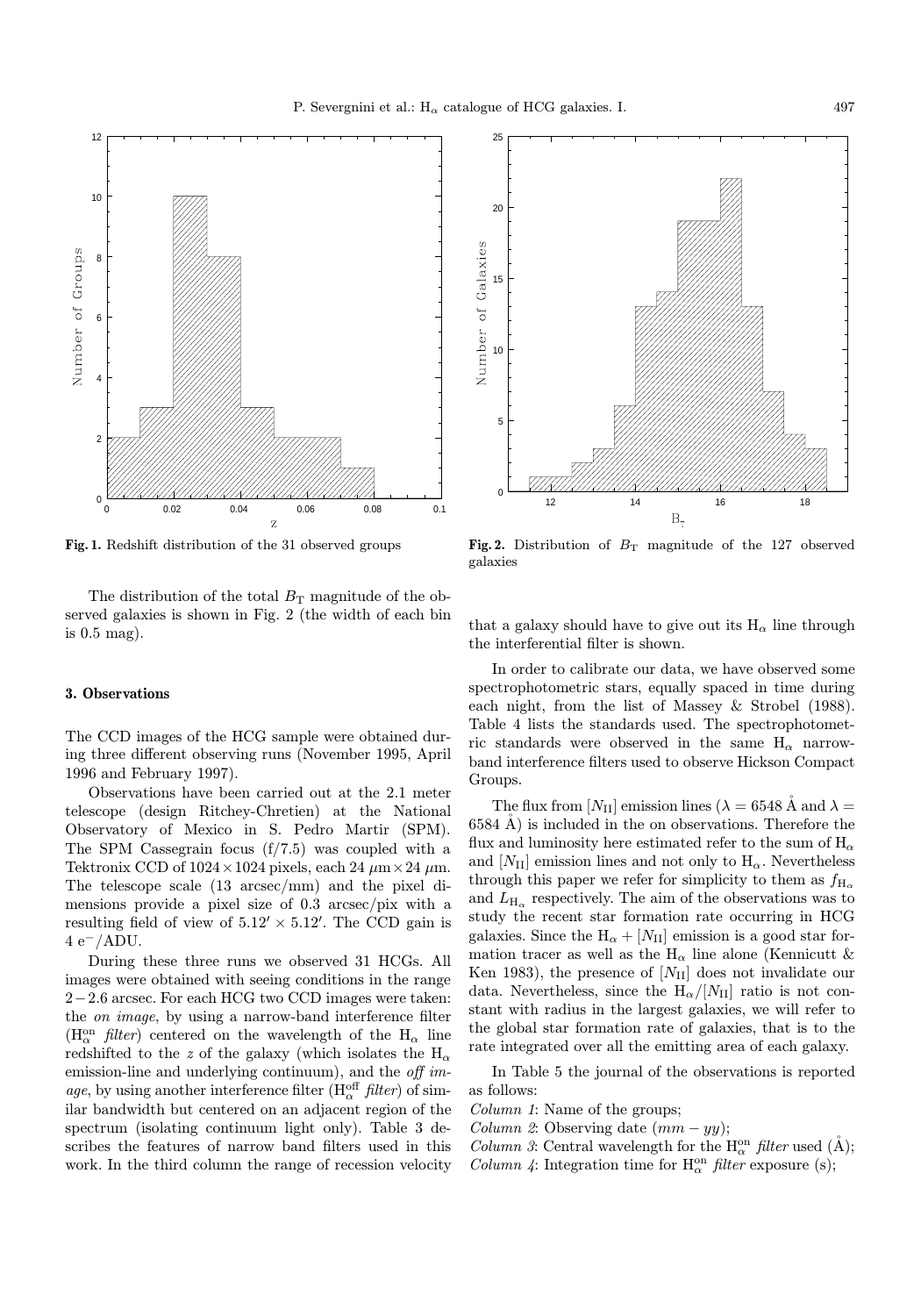Table 2. Principal features of the observed galaxies (Hickson 1993): galaxy name, heliocentric velocity of group, total photographic blue magnitude, morphological type of galaxy

| Galaxy          | V             | $B_{\rm T}$ | $\overline{T}$                                                                                                             | Galaxy           | V                   | $B_{\rm T}$ | $\overline{T}$                                                                                                             | Galaxy          | V             | $B_{\rm T}$ | $\overline{T}$                                                                                                             |
|-----------------|---------------|-------------|----------------------------------------------------------------------------------------------------------------------------|------------------|---------------------|-------------|----------------------------------------------------------------------------------------------------------------------------|-----------------|---------------|-------------|----------------------------------------------------------------------------------------------------------------------------|
|                 | $(km s^{-1})$ |             |                                                                                                                            |                  | $\rm (km~s^{-1})$   |             |                                                                                                                            |                 | $(km s^{-1})$ |             |                                                                                                                            |
| $\overline{2a}$ | 4326          | 13.35       | SBd                                                                                                                        | $\overline{56a}$ | 8245                | 15.24       | $S_{\rm c}$                                                                                                                | 82a             | 11177         | 14.14       | E3                                                                                                                         |
| $2\mathrm{b}$   | 4366          | 14.39       | cI                                                                                                                         | $56\mathrm{b}$   | 7919                | 14.5        | SB0                                                                                                                        | $82\mathrm{b}$  | 10447         | 14.62       | SBa                                                                                                                        |
| $2\mathrm{c}$   | 4235          | 14.15       | $S_{BC}$                                                                                                                   | $56\mathrm{c}$   | $8110\,$            | 15.37       | ${\rm S0}$                                                                                                                 | $82\mathrm{c}$  | 10095         | 14.78       | $\operatorname{Im}% \left\{ \mathcal{M}_{\mathrm{H}}\right\} =\operatorname{Im}% \left\{ \mathcal{M}_{\mathrm{H}}\right\}$ |
| $15\mathrm{c}$  | 7222          | 14.37       | E0                                                                                                                         | 56d              | 8346                | $16.52\,$   | ${\rm S0}$                                                                                                                 | $82\mathrm{d}$  | 11685         | 15.95       | S0a                                                                                                                        |
| $15d\,$         | 6244          | 14.65       | $\mathrm{E}2$                                                                                                              | $56e$            | 7924                | 16.23       | S <sub>0</sub>                                                                                                             | $83\mathrm{a}$  | 15560         | 15.99       | ${\rm E0}$                                                                                                                 |
| $15\mathrm{f}$  | 6242          | 15.74       | ${\rm Sbc}$                                                                                                                | $59\mathrm{a}$   | 4109                | 14.52       | Sa                                                                                                                         | $83\mathrm{b}$  | 16442         | 16.04       | $\rm E2$                                                                                                                   |
| $33\mathrm{a}$  | 7570          | 15.35       | $\rm E1$                                                                                                                   | 59 <sub>b</sub>  | 3908                | 15.2        | E0                                                                                                                         | $83\mathrm{c}$  | 16520         | 16.7        | Scd                                                                                                                        |
| $33\mathrm{b}$  | 8006          | 15.41       | $\rm{E}4$                                                                                                                  | $59\mathrm{c}$   | $\rm 4347$          | 14.4        | $\rm Sc$                                                                                                                   | $83\mathrm{d}$  | 15500         | 17.91       | Sd                                                                                                                         |
| $33\mathrm{c}$  | 7823          | 16.4        | $\operatorname*{Sd}% \nolimits_{\mathbb{Z}}\left( \mathcal{M}_{0}^{\ast}\right) ^{\ast}$                                   | 59d              | $3866\,$            | 15.8        | $\operatorname{Im}% \left\{ \mathcal{M}_{\mathrm{H}}\right\} =\operatorname{Im}% \left\{ \mathcal{M}_{\mathrm{H}}\right\}$ | $83\mathrm{e}$  | 15560         | 18.4        | ${\rm S0}$                                                                                                                 |
| $33\mathrm{d}$  | 7767          | 16.73       | E0                                                                                                                         | 66a              | 20688               | 15.38       | E1                                                                                                                         | 92 <sub>b</sub> | 5774          | 13.18       | Sbc                                                                                                                        |
| $34\mathrm{a}$  | 8997          | 14.2        | E2                                                                                                                         | 66b              | 21472               | 16.5        | ${\rm S0}$                                                                                                                 | $92\mathrm{c}$  | 6764          | 13.33       | SBa                                                                                                                        |
| $34\mathrm{b}$  | 9620          | 16.56       | $\operatorname{Sd}$                                                                                                        | 66c              | 20801               | 16.39       | ${\rm S0}$                                                                                                                 | $92\mathrm{d}$  | 6630          | 13.63       | SB0                                                                                                                        |
| $34\mathrm{c}$  | 9392          | 16.28       | SBd                                                                                                                        | 66d              | 20850               | 17.45       | E2                                                                                                                         | $92\mathrm{e}$  | 6599          | 14.01       | Sa                                                                                                                         |
| $34\mathrm{d}$  | 8817          | 17.57       | ${\rm S0}$                                                                                                                 | 68a              | 2162                | 11.84       | ${\rm S0}$                                                                                                                 | 96a             | 8698          | 13.53       | $\rm Sc$                                                                                                                   |
| $35\mathrm{a}$  | 15919         | 15.56       | ${\rm S0}$                                                                                                                 | 68b              | $2635\,$            | 12.24       | $\rm E2$                                                                                                                   | 96 <sub>b</sub> | 8616          | 14.49       | $\rm E2$                                                                                                                   |
| $35\mathrm{b}$  | 16338         | 15.13       | E1                                                                                                                         | $69\mathrm{a}$   | $8856\,$            | 14.94       | $\rm Sc$                                                                                                                   | 96c             | 8753          | 15.69       | Sa                                                                                                                         |
| $35\mathrm{c}$  | 16357         | 15.69       | E1                                                                                                                         | 69b              | $8707\,$            | 15.59       | SBb                                                                                                                        | 96d             | 8975          | 16.56       | Im                                                                                                                         |
| $35\mathrm{d}$  | 15798         | 16.81       | ${\rm Sb}$                                                                                                                 | 69c              | 8546                | 14.94       | ${\rm S0}$                                                                                                                 |                 |               |             |                                                                                                                            |
| $35\mathrm{e}$  | 16773         | 17.05       | S <sub>0</sub>                                                                                                             | 69d              | 9149                | 16.06       | SB <sub>0</sub>                                                                                                            |                 |               |             |                                                                                                                            |
| $35\mathrm{f}$  | 16330         | 18.12       | E1                                                                                                                         | 70d              | 18846               | 15.42       | $\rm Sc$                                                                                                                   |                 |               |             |                                                                                                                            |
| $37\mathrm{a}$  | 6745          | 12.97       | $\rm E7$                                                                                                                   | $70\mathrm{e}$   | 19117               | 15.91       | Sbc                                                                                                                        |                 |               |             |                                                                                                                            |
| $37\mathrm{b}$  | 6741          | 14.5        | Sbc                                                                                                                        | 70f              | 19243               | 16.4        | SBb                                                                                                                        |                 |               |             |                                                                                                                            |
| $37\mathrm{c}$  | 7357          | 15.57       | $\rm S0a$                                                                                                                  | 70g              | 19010               | 16.39       | Sa                                                                                                                         |                 |               |             |                                                                                                                            |
| $37\mathrm{d}$  | 6207          | 15.87       | Sbdm                                                                                                                       | 71a              | 9320                | 13.75       | SBc                                                                                                                        |                 |               |             |                                                                                                                            |
| $37\mathrm{e}$  | 6363          | 16.21       | ${\rm E0}$                                                                                                                 | 71b              | $\boldsymbol{9335}$ | 14.9        | Sb                                                                                                                         |                 |               |             |                                                                                                                            |
| $38\mathrm{a}$  | 8760          | 15.25       | Sbc                                                                                                                        | $71\mathrm{c}$   | $8450\,$            | 15.56       | $S_{BC}$                                                                                                                   |                 |               |             |                                                                                                                            |
| $38\mathrm{b}$  | 8739          | 14.76       | $\operatorname{SBd}$                                                                                                       | $72\mathrm{a}$   | 12506               | 13.86       | Sa                                                                                                                         |                 |               |             |                                                                                                                            |
| $38\mathrm{c}$  | 8770          | 15.39       | $\operatorname{Im}% \left\{ \mathcal{M}_{\mathrm{H}}\right\} =\operatorname{Im}% \left\{ \mathcal{M}_{\mathrm{H}}\right\}$ | 72b              | 12356               | 15.48       | ${\rm S0}$                                                                                                                 |                 |               |             |                                                                                                                            |
| $43\mathrm{a}$  | $10163\,$     | 15.13       | ${\rm Sb}$                                                                                                                 | $72\mathrm{c}$   | 13062               | 15.47       | E2                                                                                                                         |                 |               |             |                                                                                                                            |
| $43\mathrm{b}$  | 10087         | 15.18       | SBcd                                                                                                                       | $72\mathrm{d}$   | $12558\,$           | 15.64       | SB <sub>0</sub>                                                                                                            |                 |               |             |                                                                                                                            |
| $43\mathrm{c}$  | 9916          | 15.82       | SB <sub>0</sub>                                                                                                            | 74a              | $12255\,$           | 14.06       | E1                                                                                                                         |                 |               |             |                                                                                                                            |
| $43\mathrm{d}$  | 9630          | 16.82       | $\rm Sc$                                                                                                                   | 74b              | 12110               | 15.07       | $\mathrm{E}3$                                                                                                              |                 |               |             |                                                                                                                            |
| $43\mathrm{e}$  | 9636          | 17.2        | ${\rm S0}$                                                                                                                 | 74c              | 12266               | 16.1        | ${\rm S0}$                                                                                                                 |                 |               |             |                                                                                                                            |
| $45\mathrm{a}$  | 21811         | $15.2\,$    | Sa                                                                                                                         | 74d              | 11681               | 16.32       | $\rm E2$                                                                                                                   |                 |               |             |                                                                                                                            |
| $45\mathrm{b}$  | 22195         | 17.24       | S0a                                                                                                                        | $74\mathrm{e}$   | 11489               | 17.8        | ${\rm S0}$                                                                                                                 |                 |               |             |                                                                                                                            |
| $45\mathrm{c}$  | 21799         | 17.6        | Sc                                                                                                                         | $75\mathrm{a}$   | 12538               | 15.2        | E <sub>4</sub>                                                                                                             |                 |               |             |                                                                                                                            |
| $46\mathrm{a}$  | 8201          | 16.4        | $\mathrm{E}3$                                                                                                              | 75 <sub>b</sub>  | 12228               | 14.9        | ${\rm Sb}$                                                                                                                 |                 |               |             |                                                                                                                            |
| 46b             | 8571          | 16.28       | ${\rm S0}$                                                                                                                 | 75c              | 12292               | 15.93       | S <sub>0</sub>                                                                                                             |                 |               |             |                                                                                                                            |
| $46\mathrm{c}$  | 7906          | 16.13       | $\rm E1$                                                                                                                   | $75\mathrm{d}$   | $12334\,$           | 15.82       | $\operatorname*{Sd}% \nolimits_{\mathbb{Z}}\left( \mathcal{M}_{0}^{\ast}\right) ^{\ast}$                                   |                 |               |             |                                                                                                                            |
| 46d             | 7703          | 16.11       | S <sub>B0</sub>                                                                                                            | <b>75e</b>       | 12300               | 16.36       | Sa                                                                                                                         |                 |               |             |                                                                                                                            |
| $47\mathrm{a}$  | 9581          | 14.61       | ${\bf S}{\bf B}{\bf b}$                                                                                                    | $75\mathrm{f}$   | 13080               | 16.66       | S <sub>0</sub>                                                                                                             |                 |               |             |                                                                                                                            |
| 47 <sub>b</sub> | 9487          | 15.67       | E3                                                                                                                         | $76\mathrm{a}$   | 10054               | 15.08       | $\rm Sa$                                                                                                                   |                 |               |             |                                                                                                                            |
| $47\mathrm{c}$  | 9529          | 16.63       | $\rm Sc$                                                                                                                   | 76b              | 10002               | 14.44       | $\rm E2$                                                                                                                   |                 |               |             |                                                                                                                            |
| $47\mathrm{d}$  | 9471          | $16.2\,$    | Sd                                                                                                                         | $76\mathrm{c}$   | 10663               | 14.73       | E0                                                                                                                         |                 |               |             |                                                                                                                            |
| $49\mathrm{a}$  | 9939          | 15.87       | $\operatorname{Scd}$                                                                                                       | 76d              | 10150               | 15.21       | $\rm E1$                                                                                                                   |                 |               |             |                                                                                                                            |
| $49\mathrm{b}$  | 9930          | $16.3\,$    | $\operatorname{Sd}$                                                                                                        | $76\mathrm{e}$   | 10328               | 16.65       | SB <sub>0</sub>                                                                                                            |                 |               |             |                                                                                                                            |
| $49\mathrm{c}$  | 9926          | 17.18       | $\operatorname{Im}% \left\{ \mathcal{M}_{\mathrm{H}}\right\} =\operatorname{Im}% \left\{ \mathcal{M}_{\mathrm{H}}\right\}$ | $76\mathrm{f}$   | 10216               | 16.48       | Sc                                                                                                                         |                 |               |             |                                                                                                                            |
| $49\mathrm{d}$  | 10010         | 16.99       | E5                                                                                                                         | 79a              | $4294\,$            | $14.35\,$   | E0                                                                                                                         |                 |               |             |                                                                                                                            |
| $53\mathrm{a}$  | 6261          | 12.91       | SBbc                                                                                                                       | 79b              | 4446                | 13.78       | ${\rm S0}$                                                                                                                 |                 |               |             |                                                                                                                            |
| $53\mathrm{b}$  | 6166          | 14.73       | S <sub>0</sub>                                                                                                             | $79\mathrm{c}$   | 4146                | 14.72       | ${\rm S0}$                                                                                                                 |                 |               |             |                                                                                                                            |
| $53\mathrm{c}$  | 6060          | 14.81       | $\rm{SBs}$                                                                                                                 | 79d              | 4503                | 15.87       | Sdm                                                                                                                        |                 |               |             |                                                                                                                            |
| $54\mathrm{a}$  | 1397          | 13.86       | Sdm                                                                                                                        | 81a              | 14676               | 16.25       | $\rm Sc$                                                                                                                   |                 |               |             |                                                                                                                            |
| $54\mathrm{b}$  | 1412          | 16.08       | Im                                                                                                                         | 81b              | 15150               | $16.51\,$   | S <sub>0</sub>                                                                                                             |                 |               |             |                                                                                                                            |
| $54\mathrm{c}$  | 1420          | 16.8        | Im                                                                                                                         | 81c              | 15050               | 17.18       | ${\rm S0}$                                                                                                                 |                 |               |             |                                                                                                                            |
| $54\mathrm{d}$  | 1670          | 18.02       | Im                                                                                                                         | 81d              | 14954               | 17.14       | S <sub>0</sub> a                                                                                                           |                 |               |             |                                                                                                                            |
|                 |               |             |                                                                                                                            |                  |                     |             |                                                                                                                            |                 |               |             |                                                                                                                            |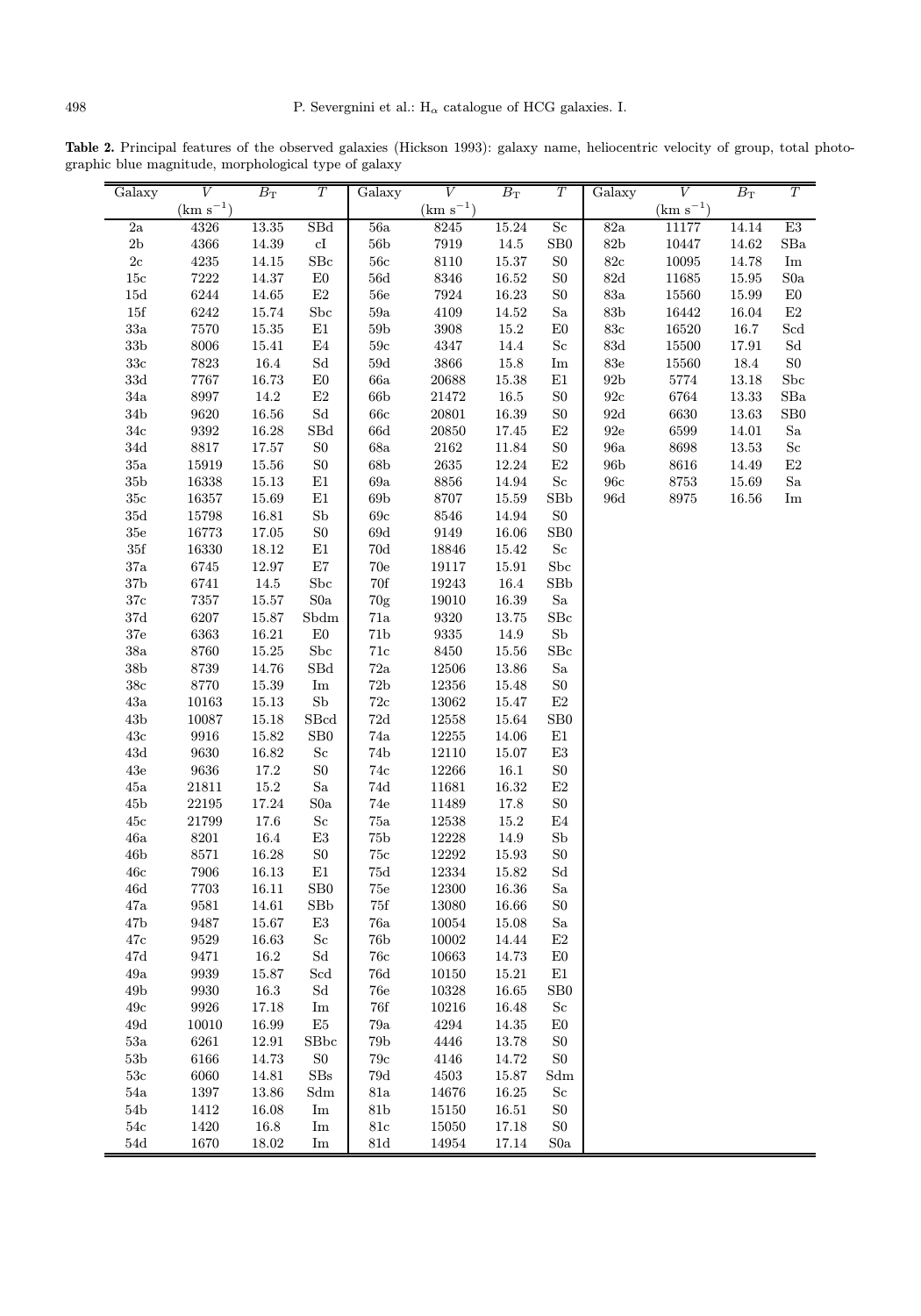*Column 5*: Central wavelength for the  $H_{\alpha}^{\text{off}}$  *filter* used (Å); *Column 6*: Integration time for  $H_{\alpha}^{off}$  *filter* exposure (s).

#### 4. Data reduction

#### 4.1. Bias and flat-field corrections

The science frames have been first bias subtracted. For each observing run, we have obtained the proper bias by combining several bias frames with a median filter. Then the images have been corrected for pixel to pixel response variations. For each night, its own flat field has been constructed by medianing several flat field frames carried out during the night.

Two different types of flat fields have been used during the three observing runs: the first one has been obtained by medianing twilight sky images and it has been used to reduce the data of 1996. The other one, used in 1995 and 1997 runs, has been constructed by medianing flat field frames taken on the dome illuminated with twilight sky. No significant differences have been measured by using the two flat fields.

These two steps of data reduction are based on the NOAO IRAF package, developed at the Center for Astrophysics.

Finally, cosmic rays and bad pixels have been removed from each frame using Munich Image Data Analysis System (MIDAS).

#### 4.2.  $H_{\alpha}$  emission-line map

The map of the  $H_{\alpha}$  emission-line flux for each HCG ( $H_{\alpha}$ ) image) has been obtained by removing the contribution of the underlying continuum, that it is by subtracting the  $H_{\alpha}^{\text{off}}$  from the  $H_{\alpha}^{\text{on}}$  (Pogge 1992). There are several reasons why the number of continuum photons per integration time unit passing through the on filter can be different from the one through the off filter. For example differences between the transmission curves of the two narrow-band filters, such as different width and/or transmission peak; or variations of the sky transparency during the night. This implies that in order to obtain the  $H_{\alpha}$  emission-line flux image a careful estimation of the underlying continuum to subtract from the  $H_{\alpha}^{on}$  is required. In practice, the  $\mathrm{H}^\text{off}_\alpha$  have to be rescaled to the continuum of the  $\mathrm{H}^\text{on}_\alpha$  wavelength. Since stars do not show  $H_{\alpha}$  emission, the number of continuum photons coming from the stars in each HCG field and passing through the on and off filters have to be the same. In-fact, although the on and off filters are sometimes separated by more than  $150 \text{ Å}$ , implying that the number of photons coming from the stars is not rigorously the same, such a difference is negligible. Thus for each HCG field (and for each couple of filters) we have selected at least three stars and we have calculated the mean scaling factor K

$$
K = \frac{1}{N} \sum_{i=1}^{N} \left( \frac{C_{\text{on}}}{C_{\text{off}}} \right)_i = \left\langle \left( \frac{C_{\text{on}}}{C_{\text{off}}} \right) \right\rangle \tag{1}
$$

where  $C_{\text{on}}$  and  $C_{\text{off}}$  are the counts from stars in the on and off image respectively, and N is the number of stars. Once rescaled, the  $\mathcal{H}_\alpha^\text{off}$  have been spatially aligned to the  $H_{\alpha}^{on}$ . The alignment has been performed by applying the IRAF tasks geomap/geotran using the position of at least five stars in the field as reference coordinates. Finally, after having additively rescaled the on and off images to the same median value, we have subtracted the  $\mathcal{H}_\alpha^{\text{off}}$  from the  $\mathrm{H}_\alpha^\mathrm{on}$  thus obtaining the image of the  $\mathrm{H}\alpha$  emission-line flux.

#### 5. Photometric calibration

We have measured instrumental magnitudes of standard stars by constructing for each star its growth curve through circular concentric apertures. The magnitude has been taken at the convergence of the curve. From the spectral energy distributions of our observed standard stars (Massey & Strobel 1988), we have derived their apparent magnitudes at the effective wavelengths  $\lambda_{\text{eff}}$  of our filters, through the usual relation

$$
m_{vF} = -2.5 \cdot \log_{10} f_{\lambda_{\rm eff}}(m_{vF}) + 2.5 \log_{10} f_{\lambda_{\rm eff}}(0) \tag{2}
$$

where F is a generic filter,  $f_{\lambda_{\text{eff}}} (m_{vF})$  and  $f_{\lambda_{\text{eff}}} (0)$  are the spectral irradiances in erg cm<sup>-2</sup> s<sup>-1</sup> Å<sup>-1</sup> within the F filter having the effective wavelength  $\lambda_{\text{eff}}(F)$  of a star of magnitude  $m_{vF}$  and of a star of  $m_{vF} = 0$  respectively. From each star we have derived the zero point  $Z_{\rm p}$  of the photometric calibration for the different filters and nights.

The standard deviation of the zero point values thus obtained is within 0.05 mag during all but one night. During this night the scatter is much larger than a factor of four. Thus with the aim at maintaining the uncertainty on the galaxy photometry within few hundreds percent, we have considered only those galaxies observed during photometric nights, i.e. those nights for which  $\sigma_{Z_{\rm p}} \leq 0.05$  mag.

## 6. The  $H_{\alpha}$  emission of galaxies

## 6.1. Instrumental  $H_{\alpha}$  fluxes

Following the data reduction steps described in Sect. 4, we have obtained 31 emission-line images, one for each HCG of our sample. We have computed both isophotal and adaptive-aperture  $H_{\alpha}$  fluxes for the HCG galaxies in the 31 fields by using SExtractor (Bertin et al. 1996). The full analysis of each image is divided in six steps: sky background estimation, thresholding, deblending, filtering of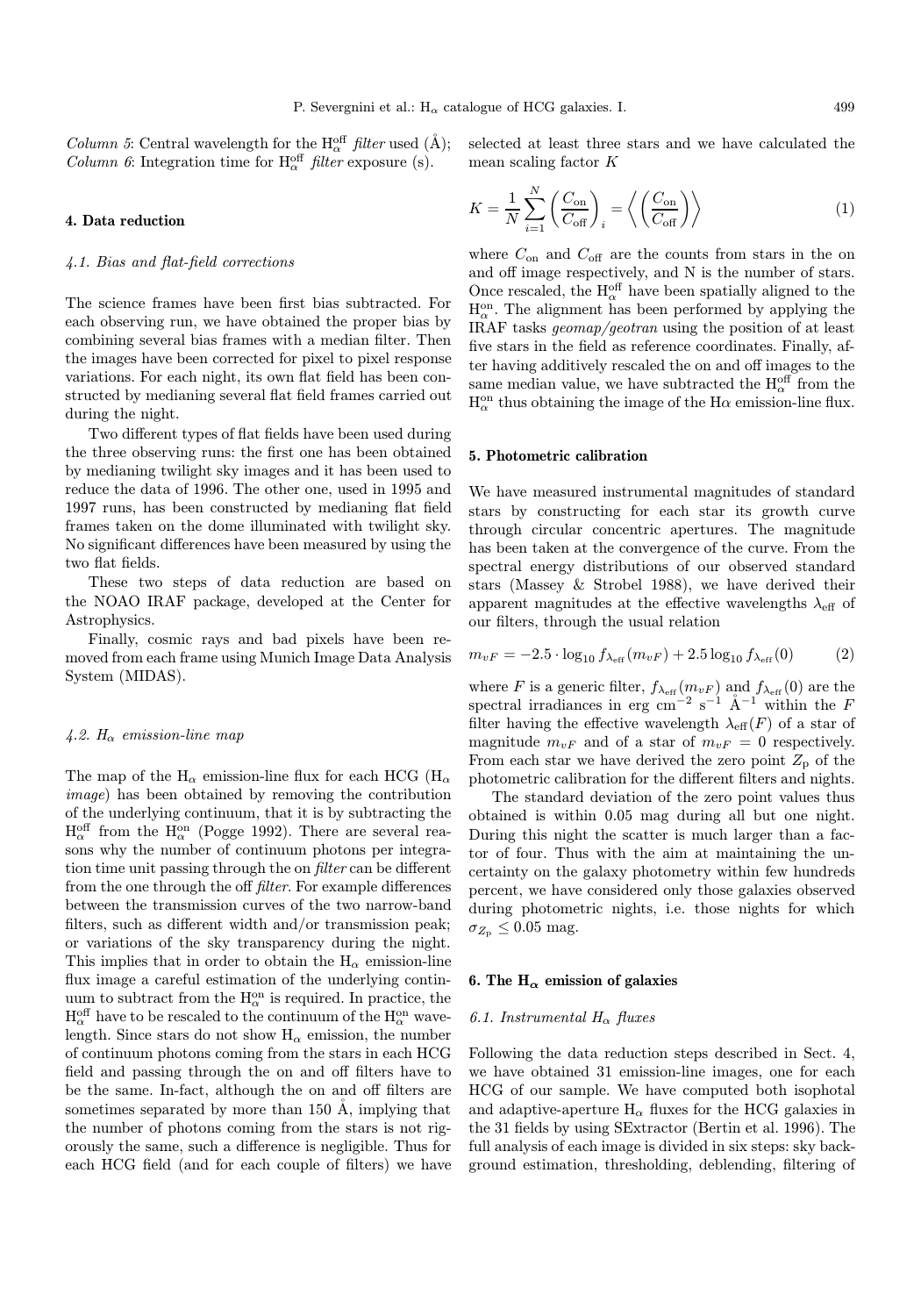the detections, photometry and star/galaxy separation. For each continuum-subtracted  $H_{\alpha}$  image we have used a detection threshold of one sigma above the background. The  $H_{\alpha}$  isophotal fluxes have been computed within the region defined by the detection threshold. In addition to the isophotal flux we have also considered the corrected isophotal flux estimated by SExtractor that should take into account the fraction of flux lost by the isophotal one (Bertin et al. 1996). In addition the adaptive-aperture photometry has also been calculated (Kron 1980; Bertin et al. 1996).

Out of the 127 accordant observed galaxies belonging to the 31 HCG of our sample, we have been able to compute isophotal and adaptive-aperture photometry for 73 and 69 galaxies respectively. The  $1\sigma$  limiting flux, integrated within the mean seeing disk (2.3 arcsec), reached in our observations ranges between 1.43 10<sup>−</sup><sup>16</sup> and  $4.13 \; 10^{-17} \; \text{erg} \; \text{cm}^{-2} \; \text{s}^{-1}.$ 

For 22 galaxies, which have not been detected in our  $H_{\alpha}$  images, we have computed the  $3\sigma$  upper limits above the background:

$$
f_{\rm ul} = 3 \cdot \text{rms} \cdot \left[ \left( \frac{FWHM}{2} \right)^2 \cdot \pi \right]^{\frac{1}{2}} \tag{3}
$$

being

rms the sky estimation accuracy  
\n(*counts* pix<sup>-1</sup>s<sup>-1</sup>);  
\n
$$
\left[ \left( \frac{FWHM}{2} \right)^2 \cdot \pi \right]^{\frac{1}{2}}
$$
 the squareroot of the seeing area in pixels.

For the remaining 32 galaxies we have not been able to estimate the  $H_{\alpha}$  fluxes because of one of the following reasons:

- 1. the night was not photometric ( $\sigma_{Z_p} \gg 0.05$  mag);
- 2. the proper narrow band interference filter was not available;
- 3. too much imperfections are present on the  $H_{\alpha}$  image probably due to large variations in seeing conditions between the on and off band exposures, or due to changes in the telescope focus (e.g. because of substantially different thickness of the filters and/or temperature variations).

In Table 6 we list the galaxies for which it was not possible to measure their flux and the corresponding reason (1, 2, 3).

#### 6.2. Zero point correction

In order to obtain calibrated fluxes and luminosities for our sample of galaxies, we have estimated the zero point flux correction,  $Z_{\text{flux}}$  such that

$$
f_{\mathrm{H}_{\alpha}} = (f_{\mathrm{on}} - f_{\mathrm{off}}) = Z_{\mathrm{flux}} \cdot [C_{\mathrm{on}} - C_{\mathrm{off}}]
$$
(4)

where:

$$
f_{\text{on}}
$$
,  $f_{\text{off}}$  are the isophotal or aperture H <sub>$\alpha$</sub>  fluxes of galaxy in the on and the scaled off *filters* respectively;

 $C_{\rm on}, C_{\rm off}$  are the counts of the galaxy in the on and off band images respectively.

It can be proved that the  $Z_{\text{flux}}$  coefficient of each galaxy is proportional to  $Z_{\text{flux}_{\text{on}}}$  i.e. the zero point flux correction of the on band image. Knowing the  $Z_{\text{flux}_{\text{on}}}$  in magnitudes  $(Z_{p_{\rm on}},$  see Sect. 5) and the extinction coefficient  $k_{\rm on}$  of the site relative to each filter, we have derived the correction factor  $Z_{\text{flux}_{\text{on}}}$  as follows:

$$
Z_{\text{flux}_{\text{on}}} = \Delta \lambda \cdot 10^{-0.4(Z_{\text{pon}} - (k_{\text{on}} \cdot X_{\text{s}}) - b)} \tag{5}
$$

where  $X_s$  is the airmass of the standard star and b is

$$
b = 2.5 \cdot \log_{10} f_{\lambda_{\text{eff}}} (0). \tag{6}
$$

Thus  $Z_{\text{flux}}$  is given by

$$
Z_{\text{flux}} = \frac{Z_{\text{flux}_{\text{on}}}}{10^{[-0.4(k_{\text{on}} \cdot X_s)]}} \cdot 10^{[0.4(k_{\text{on}} \cdot X_g)]} \tag{7}
$$

where  $X_g$  is the airmass of the target galaxy. This zero point correction was applied to the  $H_{\alpha}$  instrumental fluxes and to the upper limits estimated for the undetected galaxies. Fluxes and upper limits have been also corrected so that the  $H_{\alpha}$  emission-line of the galaxy passes exactly in the center of the corresponding on filter band, i.e. for the percentage of total flux lost if the  $H_{\alpha}$  emission line of the galaxy does not pass exactly in the center of the corresponding on filter. The corrected fluxes are reported in Tables 7, 8 and 9.

#### 6.3. Galactic and internal extinction correction

The  $H_{\alpha}$  fluxes have been then corrected for the galactic extinction due to the gas and the dust of our Galaxy. For each target galaxy we have computed the relative galactic hydrogen column density  $N<sub>h</sub>$  (atoms cm<sup>-2</sup>) as a function of the galaxy coordinates (R.A. and Dec.).  $N_h$  was obtained interpolating the data available from the Stark et al. (1992) data-base. We computed also an interpolation error defined as the mean of differences weighted on the distances. Using the relations:

$$
\frac{N_{\rm h}}{A_B - A_V} = \frac{N_{\rm h}}{E(B - V)} = 5.2 \, 10^{21} \, \text{atoms cm}^{-2} \, \text{mag}^{-1} \tag{8}
$$

and:

$$
R = \frac{A_V}{E(B - V)} = 3.1.
$$
\n(9)

(Ryder & Dopita 1994) we have derived the visual extinction coefficients  $A_V$  and  $A_B$  (mag) for each galaxy.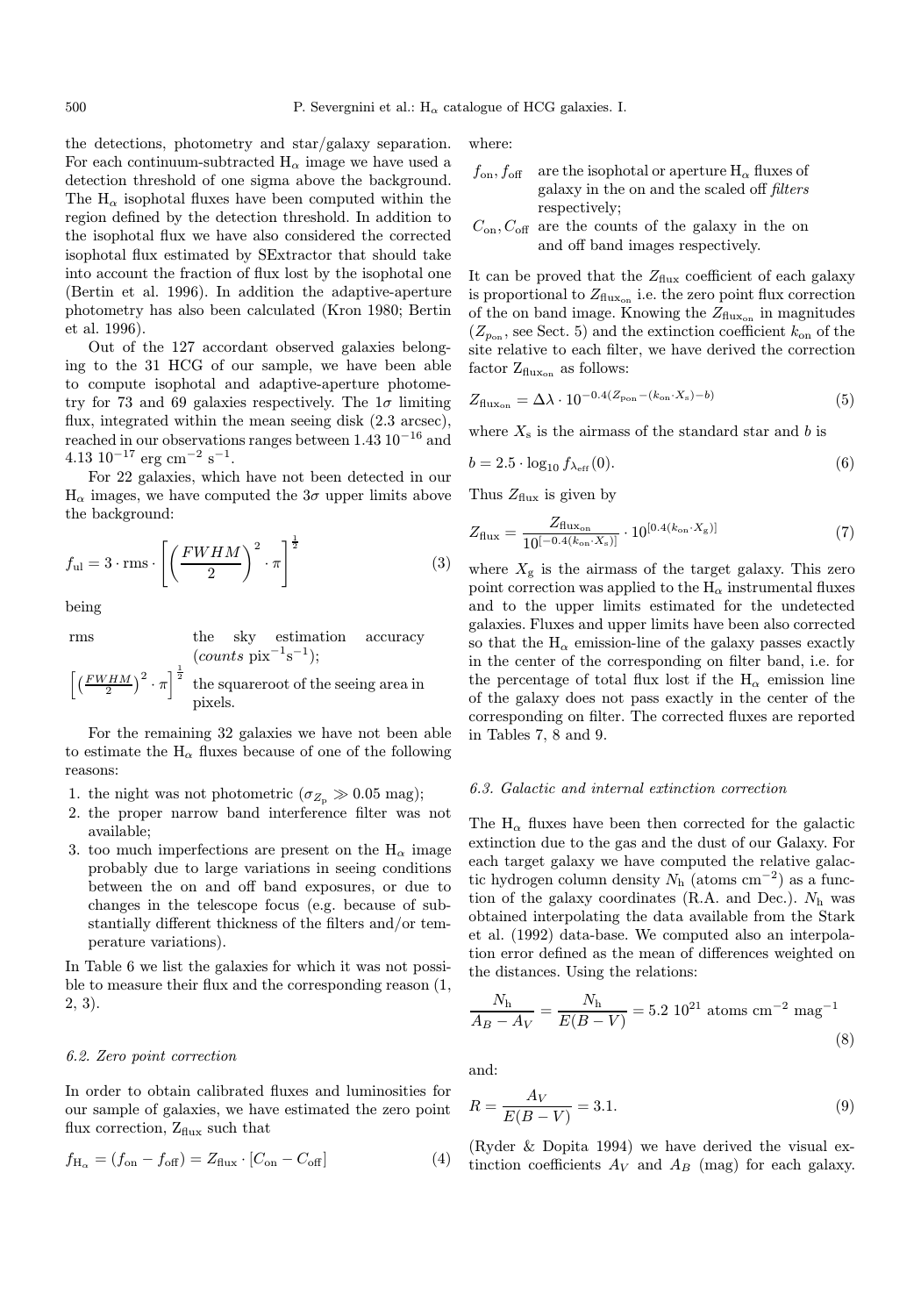Following Ryder & Dopita (1994), we have obtained the multiplicative correction  $\alpha_{\rm G}$  to apply to the H<sub>α</sub> flux:

$$
\alpha_{\rm G} = 10^{(0.4 \cdot A_{\rm H_{\alpha}})} = 10^{(0.4 \cdot 0.64 A_B)}
$$
\n(10)

where  $A_{\text{H}_{\alpha}}$  is the  $\text{H}_{\alpha}$  extinction coefficient in magnitudes. The isophotal fluxes corrected for Galactic Extinction are reported in Table 7. The minimum and maximum values obtained for  $\alpha_G$  are respectively 1.04 and 2.68.

The  $H_{\alpha}$  fluxes of spirals have also been corrected for the Internal Extinction due to the interstellar medium inside the target galaxy itself. This correction in the blue band is usually obtained by summing to the galaxy magnitude the value

$$
A_i = c_B \cdot \log(r_i). \tag{11}
$$

(Haynes & Giovanelli 1984) where:

- $c_B$  is a morphological type dependent correction coefficient in the B band and
- $r_i$  is the intrinsic axial ratio of the galaxy.

On the basis of the interstellar extinction curve (e.g. Osterbrook 1974) we have derived the  $H_{\alpha}$  extinction correction term  $c_{\text{H}_{\alpha}}$  using the following transformation:

$$
c_B \cdot \log(r_i) - c_{\text{H}_{\alpha}} \cdot \log(r_i) = -2.5 \cdot \log(e_B) + 2.5 \cdot \log(e_{\text{H}_{\alpha}})
$$
\n(12)

where  $e_B$  and  $e_{H_{\alpha}}$  are the extinction values at the effective wavelength respectively of the B and the  $H_{\alpha}$ filters. Finally we have obtained the flux correction factor  $\alpha_i = 10^{[0.4 \cdot c_{\text{H}_{\alpha}} \cdot \log(r_i)]}$ , to apply to our spiral galaxies. The minimum and maximum values obtained for  $\alpha_i$  are respectively 1.1 and 1.6.

On the basis of the fluxes thus obtained we have derived the  $H_{\alpha}$  luminosity  $L_{H_{\alpha}}$  of galaxies:

$$
L_{\rm H_{\alpha}} = 4\pi \cdot f_{\rm H_{\alpha}} \cdot d_{\rm L}^2 \tag{13}
$$

where the luminosity distance  $d_{\text{L}}$  is defined as:

$$
d_{\mathcal{L}} = \frac{c}{H_0 \cdot q_0^2} \cdot \left( q_0 \cdot z + (q_0 - 1) \cdot [-1 + (2q_0 \cdot z + 1)^{\frac{1}{2}} \right). \tag{14}
$$

We adopted  $H_0 = 100 \text{ km s}^{-1} \text{Mpc}^{-1}$  and  $q_0 = 0.5$ .

In Table 7 we report the isophotal luminosities of the galaxies  $(L_{\text{iso}}(1))$  uncorrected for Galactic and Internal Extinction.

#### 7. Error estimate

The uncertainties reported in Tables 7, 8 and 9 regarding the different flux estimates have been derived as follows:

$$
\sigma_{f_{\text{H}_{\alpha}}} = \sqrt{\left(\frac{\partial f_{\text{H}_{\alpha}}}{\partial C_{\text{H}_{\alpha}}} \cdot \sigma_{C_{\text{H}_{\alpha}}}\right)^2 + \left(\frac{\partial f_{\text{H}_{\alpha}}}{\partial Z_{\text{flux}}} \cdot \sigma_{Z_{\text{flux}}}\right)^2 + \left(\frac{\partial f_{\text{H}_{\alpha}}}{\partial \alpha_{\text{G}}} \cdot \sigma_{\alpha_{\text{G}}}\right)^2}
$$
(15)

where:

$$
C_{\text{H}\alpha} = C_{\text{on}} - C_{\text{off}}
$$
 is the H<sub>\alpha</sub> instrumental flux;  
is the uncertainty on  $C_{\text{H}\alpha}$ . It is

- the standard deviation of the stellar flux residuals measured on the net  $H_{\alpha}$  images. Since stars do not show  $H_{\alpha}$  emission we should not detect any flux at the star positions on the net images. The detection of net counts could be thus represent simple poisson noise and/or no perfect continuum subtraction. Therefore the standard deviation of such measurements gives a good estimation of the pure and not statistical uncertainties on  $C_{\text{H}\alpha}$ ;  $\sigma_{Z_{\text{flux}}}$  represents the accuracy on the
- scale factor  $Z_{\text{flux}}$  (Sect. 6.2) and is given by the difference of the zero points derived by the two standard stars observed before and after the target HCG;  $\sigma_{\alpha_G}$  is the error about the Galactic Extinction  $\alpha_G$  (Sect. 6.3) derived by the propagation error formula to  $\alpha_{\rm G}$ .

The errors regarding the  $H_{\alpha}$  luminosity (Tables 7 and 9) have been calculated by applying the error propagation formula.

## 8. The  $H_{\alpha}$  catalogue

Table 7 lists the  $H_{\alpha}$  isophotal fluxes and luminosities estimated:

Column 1: Name of the galaxy (Hickson 1982);

Column 2: flux uncorrected for Galactic and Internal Extinction:  $f_{\text{iso}}$  (1) (erg cm<sup>-2</sup> s<sup>-1</sup>);

*Column 3*: error about  $f_{\text{iso}}(1)$ :  $\sigma_{f_{\text{iso}}}(1)$  (erg cm<sup>-2</sup> s<sup>-1</sup>);

Column 4: luminosity uncorrected for Galactic and Internal Extinction:  $L<sub>iso</sub>$  (1) (erg s<sup>-1</sup>);

Column 5: error about  $L_{\text{iso}}$  (1):  $\sigma_{L_1}$  (1) (erg s<sup>-1</sup>);

Column 6: flux corrected for Galactic Extinction  $f_{\text{iso}}(2)$  $(\text{erg cm}^{-2} \text{ s}^{-1});$ 

Column 7: error about  $f_{\text{iso}}(2)$ :  $\sigma_{f_{\text{iso}}}(2)$  (erg cm<sup>-2</sup> s<sup>-1</sup>); Column 8: flux corrected for Galactic and Internal Extinction for spiral galaxies:  $f_{\text{iso}}$  (3) (erg s<sup>-1</sup>);

Column 9: isophotal area at  $1\sigma$  above the background:  $A<sub>iso</sub>$  (arcsec<sup>2</sup>);

Column 10:  $S/N$  ratio computed within the isophotal region defined by the detection threshold.

In Tables 8 and 9 the fluxes are not corrected for Galactic and Internal Extinction. Such corrections can be simply derived from Table 7.

Table 8 lists isophotal corrected and adaptive aperture fluxes: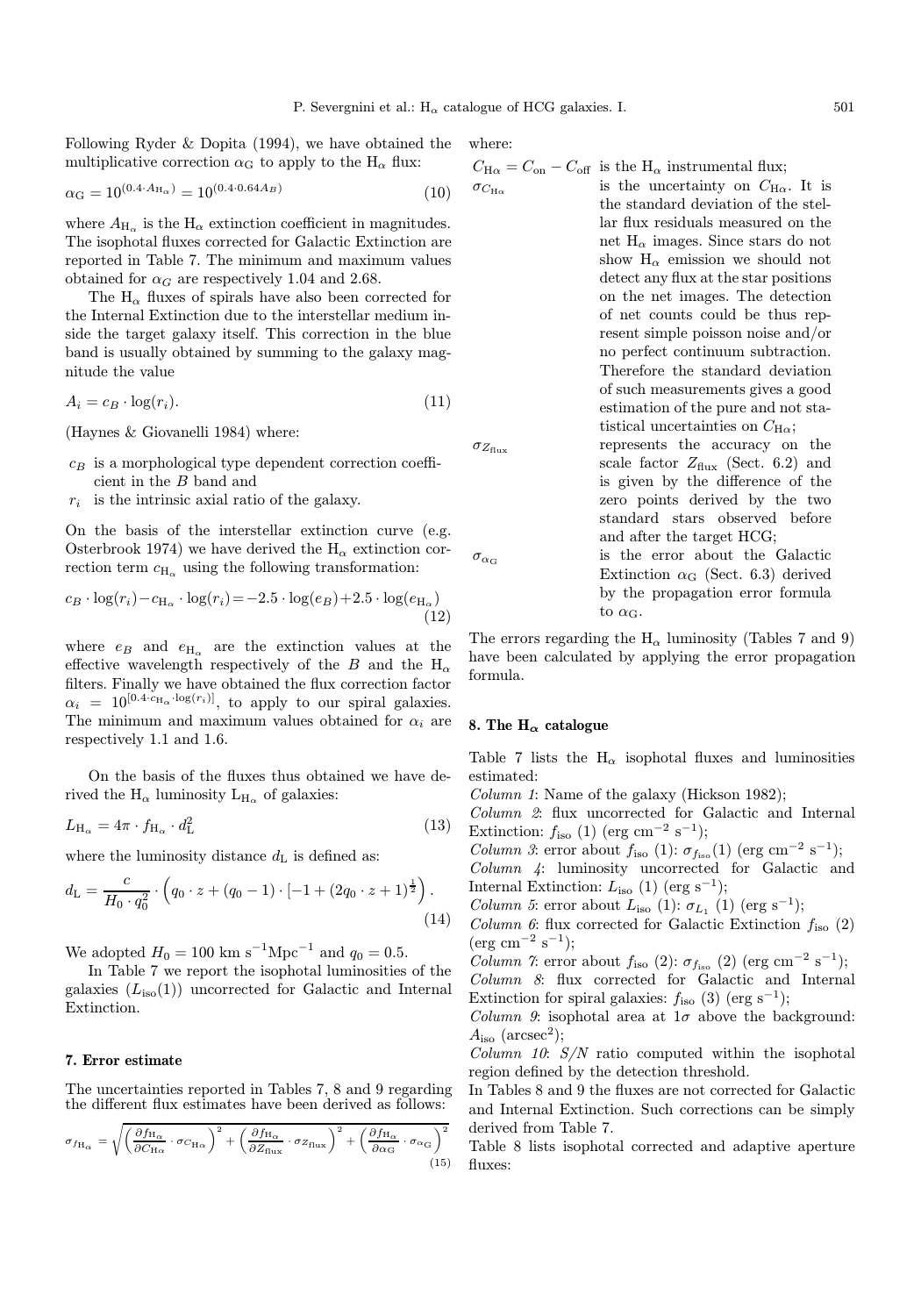

Fig. 3. Distribution of  $f_{\text{iso}}$  (solid line),  $f_{\text{isocor}}$  (dashed line) and fkron (dotted line) (corrected for Galactic Extinction) of the 73 detected galaxies. The width of each bin is  $0.5 \times 10^{-13}$  erg  $\rm cm^{-2}~s^{-1}]$ 

Column 1: Name of the galaxy (Hickson 1982); Column 2: isophotal flux  $f_{\text{isocor}}$  (erg cm<sup>-2</sup> s<sup>-1</sup>); Column 3: error about  $f_{\text{isocor}}$ :  $\sigma_{\text{isocor}}$  (erg cm<sup>-2</sup> s<sup>-1</sup>); Column 4: kron flux  $f_{\text{Kron}}$  (erg cm<sup>-2</sup> s−1); Column 5: error about  $f_{\rm Kron}$ :  $\sigma_{\rm Kron}$  (erg cm<sup>-2</sup> s<sup>-1</sup>).

In Table 9 we report the fluxes and luminosities of upper limits:

Column 1: Name of the galaxy (Hickson 1982);

Column 2: flux at 3  $\sigma$  above the background  $(f_{3\sigma})$  $(erg cm<sup>-2</sup> s<sup>-1</sup>);$ 

Column 3: error about  $f_{3\sigma}$ :  $\sigma$  (erg cm<sup>-2</sup> s<sup>-1</sup>);

*Column 4*: luminosity at 3  $\sigma$  above the background  $(L_{3\sigma})$  $(erg s<sup>-1</sup>);$ 

Column 5: error about  $L_{3\sigma}$ :  $\sigma$  (erg s<sup>-1</sup>).

We have compared the estimated  $f_{\rm iso},$   $f_{\rm isocor}$  and  $f_{\rm kron}$  for the detected galaxies by using the Kolmogorov-Smirnov test: we found they are drawn from the same parent population. The distributions of the three different fluxes estimated for the detected galaxies are shown in Fig. 3. In the following we make use of  $f_{\text{iso}}$  in our considerations unless it is differently specified.

In Fig. 4 the distribution of  $H_{\alpha}$  isophotal luminosity Liso, corrected for Galactic Extinction and uncorrected for Internal Extinction, of the 73 detected galaxies (shaded histogram) is shown. We over-plot also the distribution of  $H_{\alpha}$  upper limits to luminosity for the 22 undetected galaxies (dashed line).



Fig. 4. Distribution of  $H_{\alpha}$  luminosity, corrected for Galactic Extinction, for both the 73 detected galaxies (shaded histogram) and for the 22 upper limits (dashed line). The width of each bin is  $0.8 \left[10^{40} \text{ erg s}^{-1}\right]$ 

#### 9. Star formation rate

So far this is the largest  $H_{\alpha}$  catalogue of HCG galaxies having  $H_{\alpha}$  calibrated fluxes. Such a sample constitutes a powerful tool to perform quantitative analysis on the recent star formation rate inside HCG galaxies. We have derived the SFR for the galaxies of our sample using the results of Kennicutt (1983), which relate the SFR to  $H_{\alpha}$ luminosity through the relation:

$$
SFR(total) = \frac{L(H_{\alpha})}{1.12 \ 10^{41} \ \text{erg s}^{-1}} M_{\odot} \ \text{yr}^{-1}
$$
 (16)

where a Salpeter initial mass function with an upper mass cutoff of 100  $M_{\odot}$  has been assumed. SFR inferred from luminosities for the 73 galaxies detected and for 22 upper limits estimated is shown in Table 10 as follows:

Column 1: Name of detected galaxies;

Column 2: SFR inferred from isophotal luminosities  $L_{\text{iso}}$ corrected for Galactic Extinction,  $SFR<sub>iso</sub>$  (2);

Column 3: SFR inferred from isophotal luminosities, corrected for both Galactic and Internal Extinction, SFR<sub>iso</sub> (3);

Column 5: name of galaxies for which we have computed the upper limits;

Column 6: SFR inferred from upper limit to luminosity, corrected for Galactic Extinction, SFRul (2);

Column 7: SFR inferred from upper limit to luminosity, corrected for both Galactic and Internal Extinction, SFRul (3).

In Fig. 5 we show the distribution of SFRiso computed taking into account (dotted line) and without taking into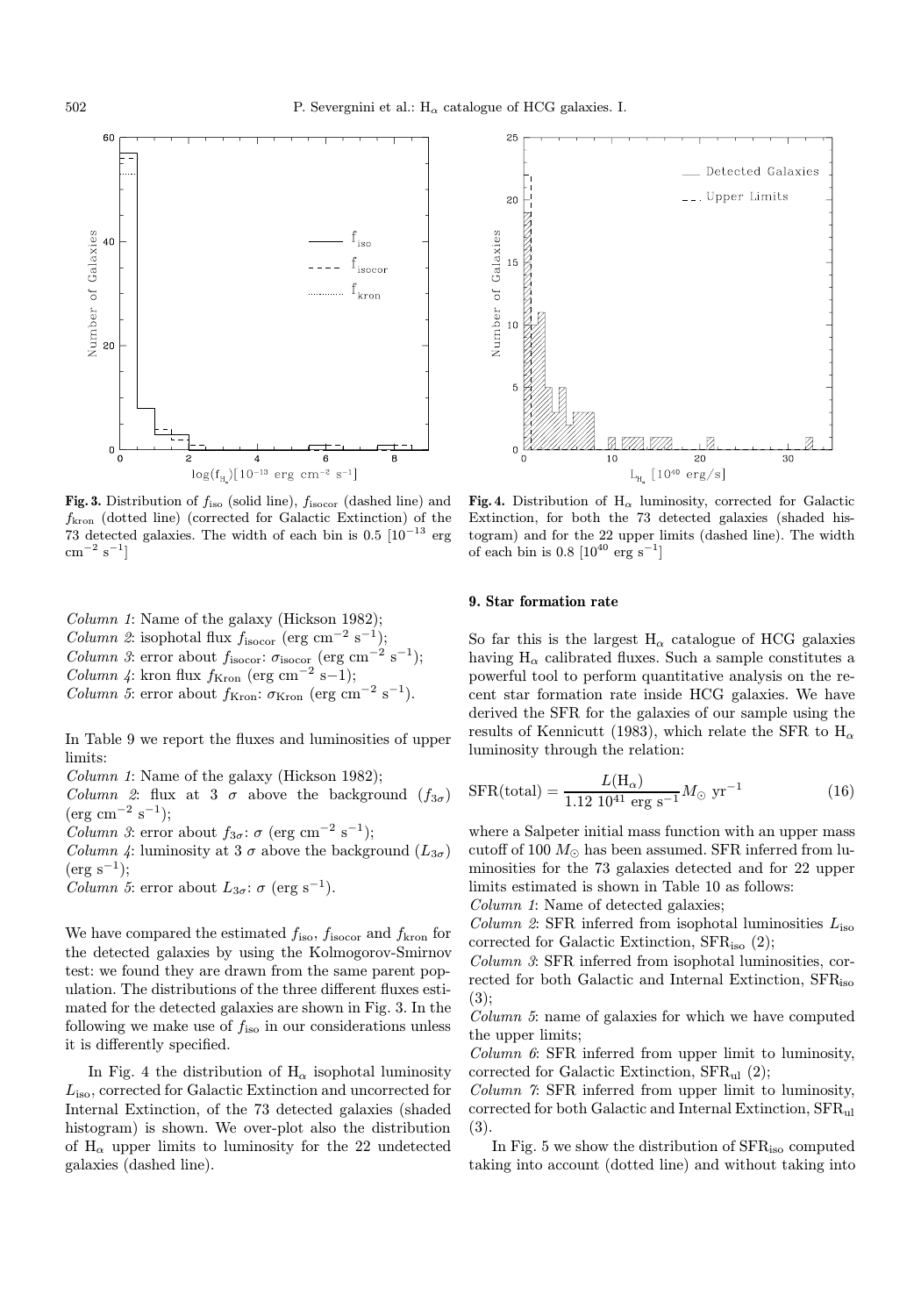

Fig. 5. Distribution of SFR for the 73 detected galaxies derived from  $L<sub>iso</sub>$ . The solid histogram represents the SFR<sub>iso</sub> (2) and the dotted histogram represents the SFRiso (3) (see Table 10). The width of each bin is 0.1  $[M_{\odot} \text{ yr}^{-1}]$ 

account (solid line) Internal Extinction. The two distributions are quite similar, as confirmed also by a Kolmogorov-Smirnov test.

#### 10. Discussion

Figures 6 to 11 show the continuum and  $H_{\alpha}$  maps of some of the HCG galaxies of our sample. A isocontour plot is also shown for the largest galaxies of these groups. In the  $H_{\alpha}$  images we have removed residuals of field stars for clarity and we display the galaxy flux one sigma above the background. The scale of the axes are in pixel units and the field of view is  $5.12 \times 5.12$  arcmin. East is on the top and North on the left. For each image the name of HCG is shown in the caption, while the name of the galaxies are reported in the figure. In the following we present a brief description of the groups and galaxies in Figs. 6 to 11. The values regarding the flux of the lowest isocontours are corrected for Galactic Extinction.

HCG2- This group consists of a triplet of galaxies with accordant redshifts (galaxies a, b and c) plus a fainter member (galaxy d) which has a higher redshift. In Fig. 6 are included only the galaxies a and b, for which we have estimated the  $H_{\alpha}$  fluxes. Galaxy a (late type barred spiral) is brighter in  $H_{\alpha}$  than b (compact irregular), which is also a infrared source. In the  $H_{\alpha}$  map some knots are resolved in the disk of galaxy a. For galaxy b we detect a strong  $H_{\alpha}$  emission in the center and no emission in the outer part, as previously noted by Vilchez & Iglesias Paramo (1998a). The estimated SFRiso for a and b are respectively 1.45 and 1.16  $M_{\odot}$  yr<sup>-1</sup>. In the lowest panel of Fig. 6 the isocontour plot, showing the shape and the orientation of the  $H_{\alpha}$  emission, is given. The lowest contour is at  $1\sigma$  above the background, corresponding to an  $H_{\alpha}$ emission of 6.27  $10^{-17}$  erg cm<sup>2</sup> s<sup>-1</sup> arcsec<sup>-2</sup>. The interval among the contours is  $3\sigma$ . The H<sub>α</sub> emitting areas have an extension of about 1643.6 and 315.8  $\arccos^2$  for a and b galaxies respectively.

HCG37- This is a compact group with five accordant galaxies: a and b are the dominant galaxies of the group. They are radio sources, as galaxy d. The group has a high velocity dispersion  $(398.1 \text{ km s}^{-1})$  and mass-to-light ratio  $(123 M<sub>o</sub> L<sub>o</sub>)$ , and a short crossing time  $(0.0054 \text{ Ht}_{c})$ . The  $H_{\alpha}$  brightest source of the group is galaxy a. This is a blue elliptical galaxy with a rapidly rotating central disk of ionized gas (Rubin et al. 1991). Galaxy b is an edge-on spiral with an intensive  $H_{\alpha}$  emission in the center. This galaxy is also an infrared source. Galaxies c (SOa), d (SBdm) and e (E0) are all fainter  $H_{\alpha}$  emitters than galaxies a and b. The SFRiso estimated for a, b, c, d and e galaxies are respectively 0.26, 0.13, 0.03, 0.08 and 0.02  $M_{\odot}$  yr<sup>-1</sup>. The lowest panel of Fig. 7 presents the isocontours for the largest galaxies of the group: the extensions of  $H_{\alpha}$  emission are of about 235.2, 217.1, 46.7, 98.4 and 28.4  $\arcsec^2$  for a, b, c, d and e galaxies respectively. The lowest contour is at  $1\sigma$  above the background, that is  $H_{\alpha}$  emission higher than 3.64  $10^{-17}$  erg cm<sup>2</sup> s<sup>-1</sup> arcsec<sup>-2</sup>, while the interval among the contours is  $3\sigma$ .

HCG38- This group contains the interacting pair Arp 237 (galaxies b and c) with one other galaxy at a similar redshift (galaxy a), plus a fainter high-redshift galaxy (d). Galaxy a is a spiral showing an  $H_{\alpha}$  emission more intense in the center than in the outer disk. The  $H_{\alpha}$  brightest galaxy b (late type barred spiral) is in the interacting pair and it is an infrared source. In galaxy b we reveal a strong  $H_{\alpha}$  emission in the central part of the galaxy and some resolved knots throughout its arm placed in the direction opposite to galaxy c. This last galaxy is of irregular type and it is the  $H_{\alpha}$  dimmest galaxy of the group. The estimated SFRiso for a, b and c are respectively 0.34, 0.39 and  $0.19~M_\odot~{\rm yr^{-1}}.$  The isocontour plots in Fig. 8 show the  $\rm H_\alpha$ emission higher than 7.22 10<sup>-17</sup> erg cm<sup>2</sup> s<sup>-1</sup> arcsec<sup>-2</sup> (1 $\sigma$ above the background). The interval among the contours is  $1\sigma$ . The extensions of  $H_{\alpha}$  emission are of about 156.3, 150.4 and 60.0  $\arccosce^2$  for a, b and c galaxies respectively.

HCG46- This group consists of four early-type galaxies. The velocity dispersion and mass-to-light ratio of the group is relatively high (respectively 323.6 km s<sup> $-1$ </sup> and 478.6  $M_{\odot}/L_{\odot}$ ). Galaxies b and c appear to be in contact in the continuum image, but not in the  $H_{\alpha}$  map. Two features are in common to all the galaxies of the group: they show a faint  $H_{\alpha}$  emissions that seems confined to the bulge of galaxies. The estimated SFRiso for a, b, c and d are respectively 0.04, 0.03, 0.01 and 0.002  $M_{\odot}$  yr<sup>-1</sup>. The extensions of  $\mathcal{H}_{\alpha}$  emission at  $1\sigma$  above the background are reported in Table 7.